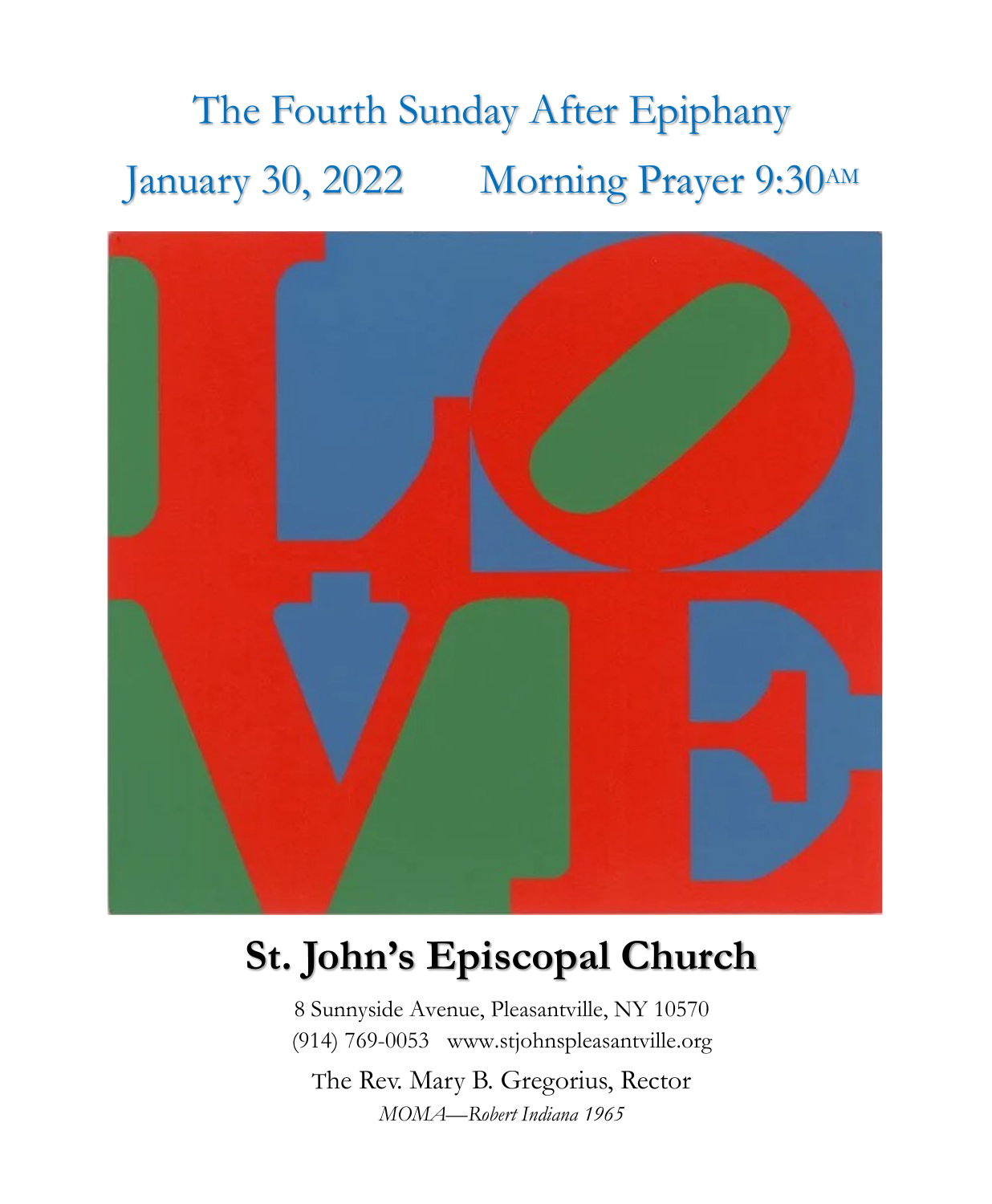This morning we celebrate a Service of Morning Prayer. This service is taken from the *1979 Book of Common Prayer*. **Words printed in bold are spoken by the congregation.**

**ORDER OF WORSHIP**

#### **PRELUDE**

*Please stand as you are able and join in singing:*

#### **OPENING HYMN #440** "Blessed Jesus at thy word"

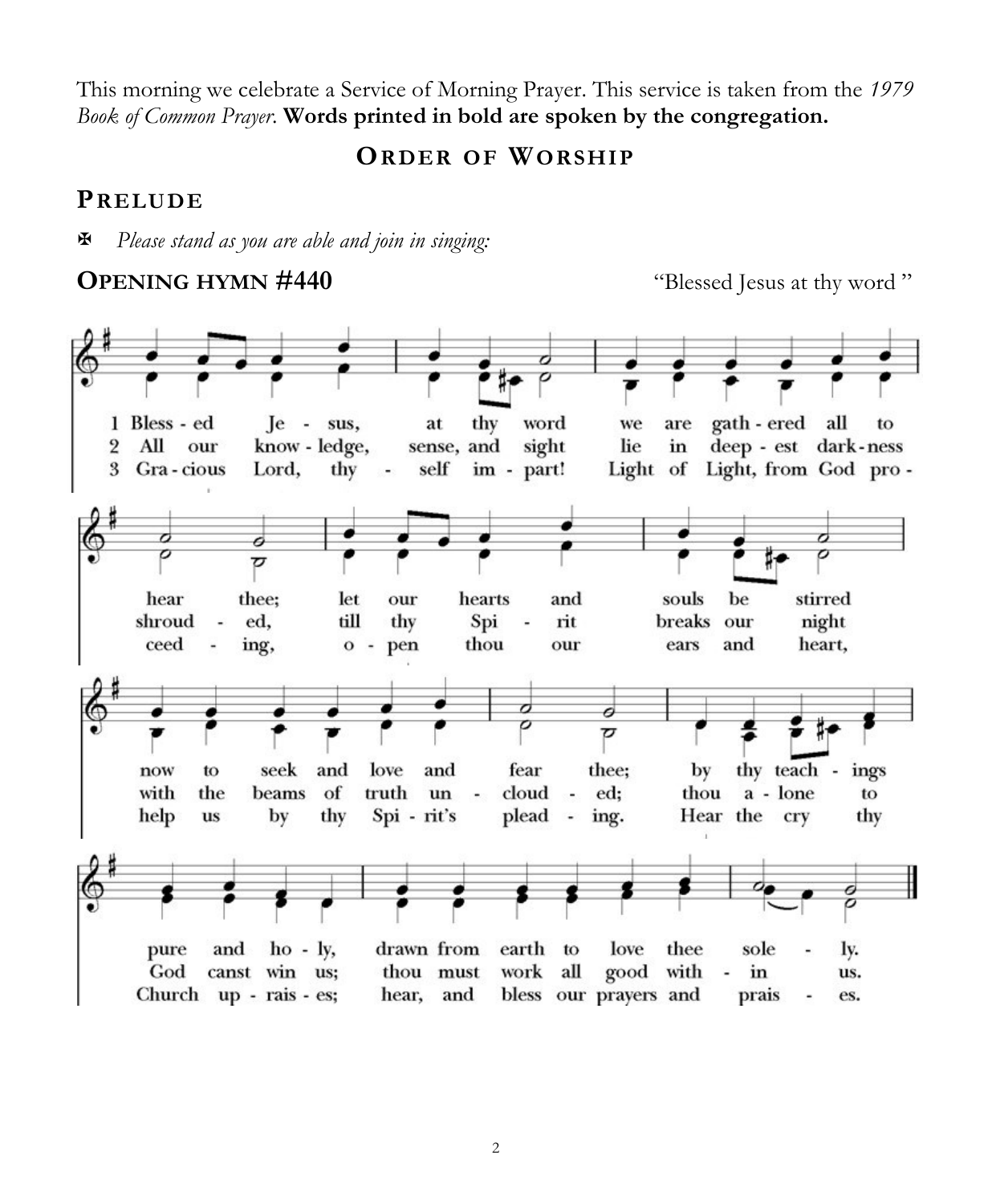#### THE OPENING SENTENCE

*Officiant:* From the rising of the sun to its setting my Name shall be great among the nations, and in every place incense shall be offered to my Name, and a pure offering; for my Name shall be great among the nations, says the Lord of hosts. *Malachi 1:11*

#### CONFESSION OF SIN & ABSOLUTION

*Deacon:* Let us confess our sins against God and our neighbor.

*All:* **God of all mercy, we confess that we have sinned against you, opposing your will in our lives. We have denied your goodness in each other, in ourselves, and in the world you have created. We repent of the evil that enslaves us, the evil we have done, and the evil done on our behalf. Forgive, restore, and strengthen us through our Savior Jesus Christ, that we may abide in your love and serve only your will.** 

*Officiant:* Almighty God have mercy on us, forgive us all our sins through the grace of Jesus Christ, strengthen us in all goodness, and by the power of the Holy Spirit keep us in eternal life. **Amen**.

#### THE INVITATORY AND PSALTER

| Officiant:    | Lord, open our lips.                                                                                                                                                                                                                                                                                                                                                                                                                                                                                                                       |          |
|---------------|--------------------------------------------------------------------------------------------------------------------------------------------------------------------------------------------------------------------------------------------------------------------------------------------------------------------------------------------------------------------------------------------------------------------------------------------------------------------------------------------------------------------------------------------|----------|
| People:       | And our mouth shall proclaim your praise.                                                                                                                                                                                                                                                                                                                                                                                                                                                                                                  |          |
|               | Glory to the Father, and to the Son, and to the Holy Spirit: As it was in the<br>beginning, is now, and will be for ever Amen. Alleluia.                                                                                                                                                                                                                                                                                                                                                                                                   |          |
| <b>VENITE</b> |                                                                                                                                                                                                                                                                                                                                                                                                                                                                                                                                            | Psalm 24 |
|               | 1 The earth is the Lord's and all that is in it, *<br>the world and all who dwell therein.<br>2 For it is God who founded it upon the seas *<br>and made it firm upon the rivers of the deep.<br>3 "Who can ascend the hill of the Lord *<br>and who can stand in the holy place of God?"<br>4 "Those who have clean hands and a pure heart, *<br>who have not pledged themselves to falsehood,<br>nor sworn by what is a fraud.<br>5 They shall receive a blessing from the Lord *<br>and a just reward from the God of their salvation." |          |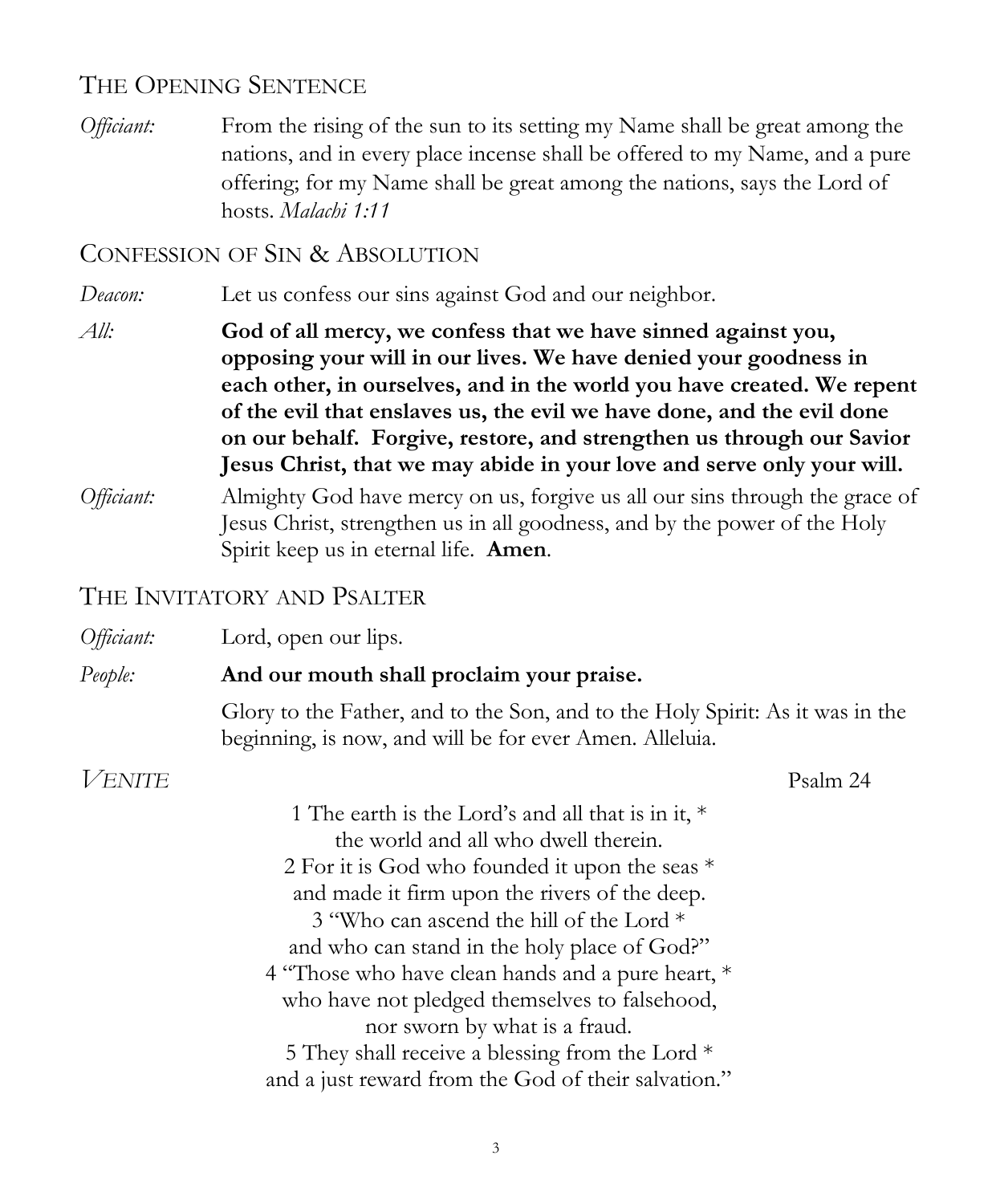6 Such is the generation of those who seek you, \* of those who seek your face, O God of Jacob. 7 Lift up your heads, O gates; lift them high, O everlasting doors; \* and the One who reigns in glory shall come in. 8 "Who is this glorious One?" "The Lord, strong and mighty, the Lord, mighty in battle." 9 Lift up your heads, O gates; lift them high, O everlasting doors; \* and the One who reigns in glory shall come in. 10 "Who is this glorious One?"\* "The Lord of hosts, the Lord who reigns in glory."

*Please be seated for the reading of Holy Scripture*

PSALM 71 VS 1-6

1 In you, O Lord, have I taken refuge; \* let me never be ashamed. 2 In your righteousness, deliver me and set me free; \* incline your ear to me and save me. 3 Be my strong rock, a castle to keep me safe; \* you are my crag and my stronghold. 4 Deliver me, my God, from the hand of the wicked, \* from the clutches of the evildoer and the oppressor. 5 For you are my hope, O Lord God, \* my confidence since I was young. 6 I have been sustained by you ever since I was born; from my mother's womb you have been my strength; \* my praise shall be always of you. redeemer \*

#### **THE LESSONS**

#### A READING FROM THE BOOK OF JEREMIAH 1:4-10 *Read by: Brian McPhee*

The word of the Lord came to me saying, "Before I formed you in the womb I knew you, and before you were born I consecrated you; I appointed you a prophet to the nations." Then I said, "Ah, Lord God! Truly I do not know how to speak, for I am only a boy." But the Lord said to me, "Do not say, 'I am only a boy'; for you shall go to all to whom I send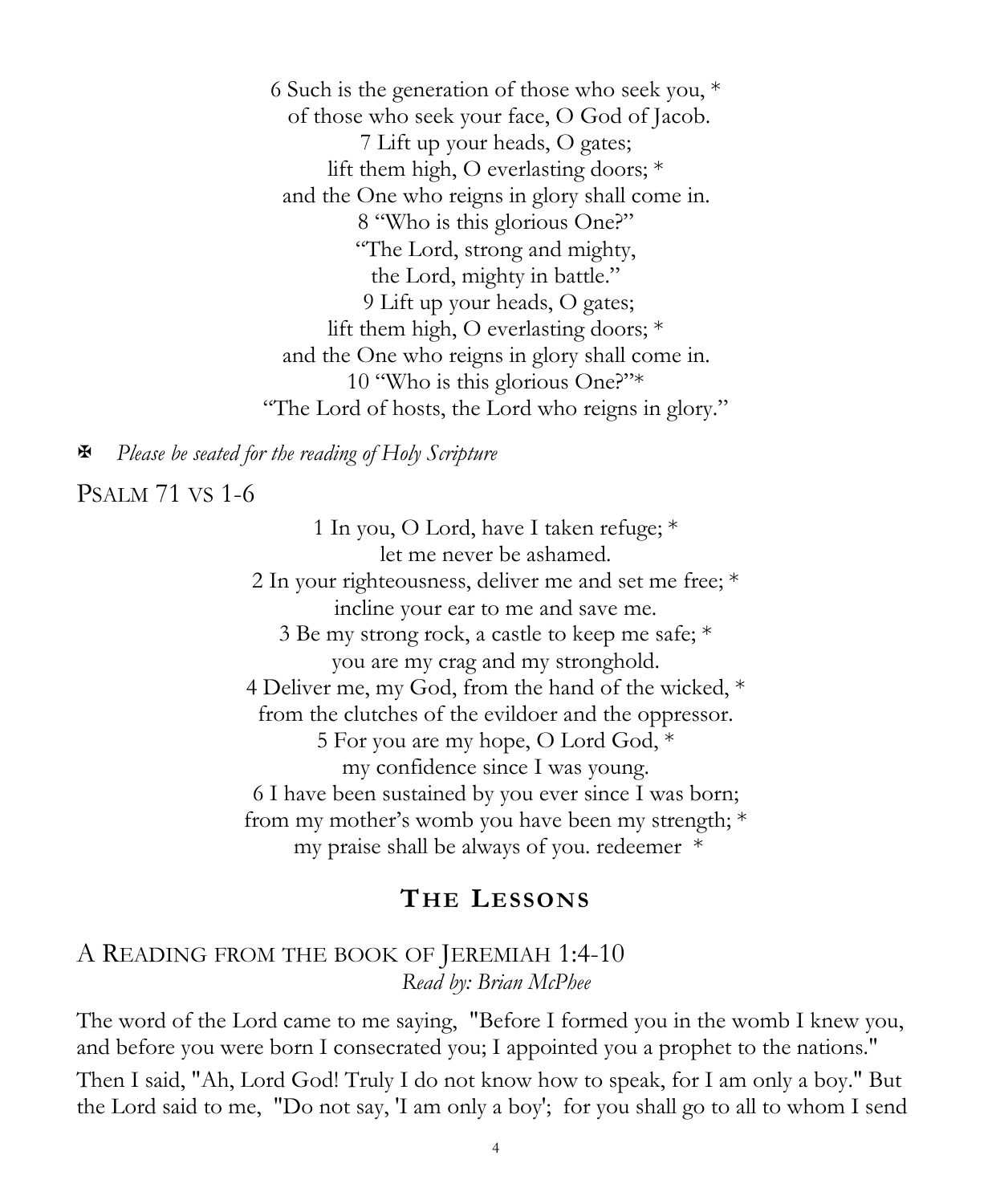you, and you shall speak whatever I command you, Do not be afraid of them, for I am with you to deliver you, says the Lord."

Then the Lord put out his hand and touched my mouth; and the Lord said to me, "Now I have put my words in your mouth. See, today I appoint you over nations and over kingdoms, to pluck up and to pull down, to destroy and to overthrow, to build and to plant."

| Reader: | The Word of the Lord. |
|---------|-----------------------|
| People: | Thanks be to God.     |

#### CANTICLE S: A SONG OF OUR TRUE NATURE

Christ revealed our frailty and our falling, \* our trespasses and our humiliations. Christ also revealed his blessed power, \* his blessed wisdom and love. He protects us as tenderly and as sweetly when we are in greatest need; \* he raises us in spirit and turns everything to glory and joy without ending. God is the ground and the substance, the very essence of nature; \* God is the true father and mother of natures. We are all bound to God by nature, \* and we are all bound to God by grace. And this grace is for all the world, \* because it is our precious mother, Christ. For this fair nature was prepared by Christ for the honor and nobility of all, \* and for the joy and bliss of salvation.

#### A READING FROM THE LETTER OF PAUL TO THE CORINTHIANS: 13:1-13 *Read by: Brian McPhee*

If I speak in the tongues of mortals and of angels, but do not have love, I am a noisy gong or a clanging cymbal. And if I have prophetic powers, and understand all mysteries and all knowledge, and if I have all faith, so as to remove mountains, but do not have love, I am nothing. If I give away all my possessions, and if I hand over my body so that I may boast, but do not have love, I gain nothing.

Love is patient; love is kind; love is not envious or boastful or arrogant or rude. It does not insist on its own way; it is not irritable or resentful; it does not rejoice in wrongdoing, but rejoices in the truth. It bears all things, believes all things, hopes all things, endures all things. Love never ends. But as for prophecies, they will come to an end; as for tongues, they will cease; as for knowledge, it will come to an end. For we know only in part, and we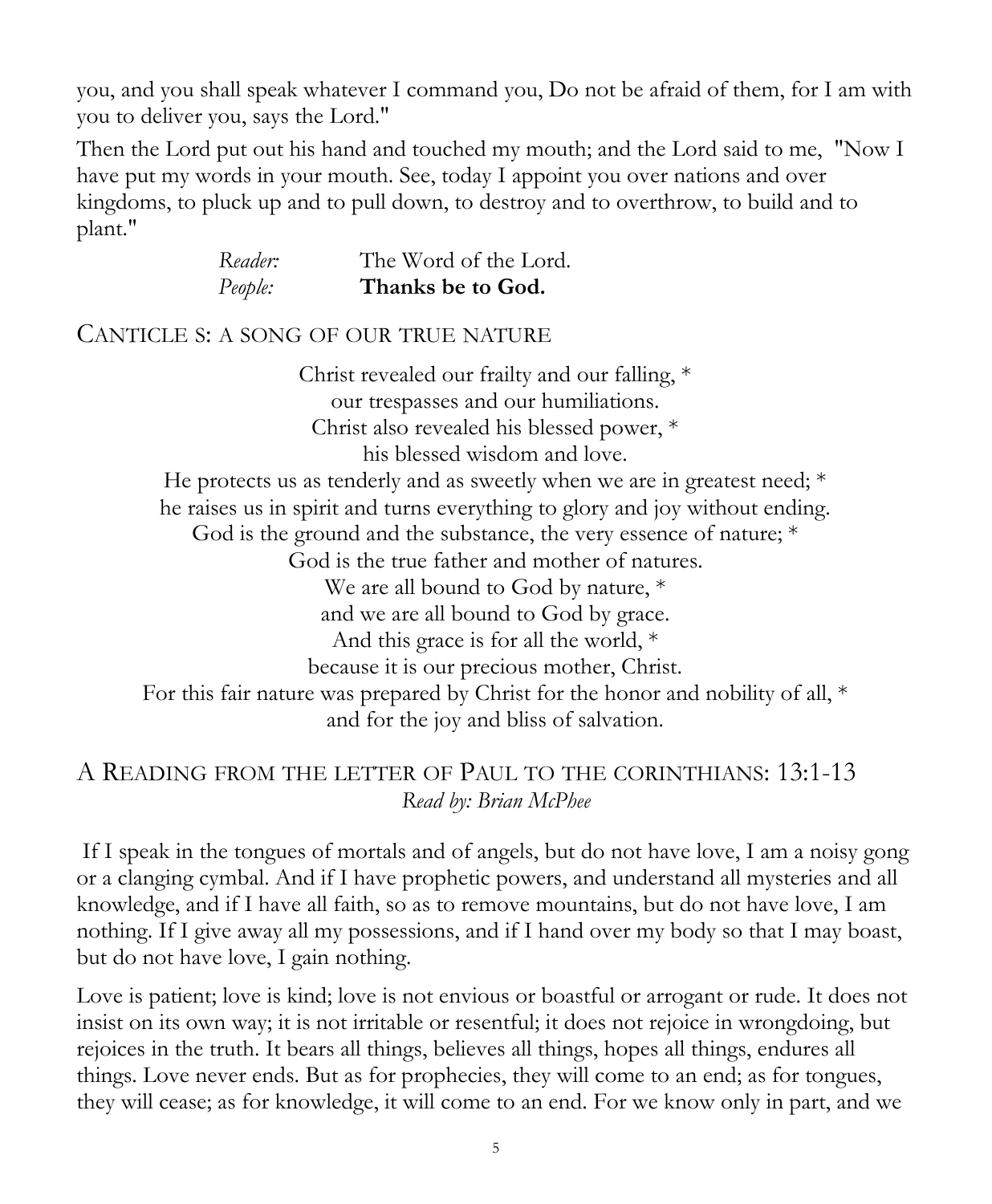prophesy only in part; but when the complete comes, the partial will come to an end. When I was a child, I spoke like a child, I thought like a child, I reasoned like a child; when I became an adult, I put an end to childish ways. For now we see in a mirror, dimly, but then we will see face to face. Now I know only in part; then I will know fully, even as I have been fully known. And now faith, hope, and love abide, these three; and the greatest of these is love.

| Reader: | The Word of the Lord. |
|---------|-----------------------|
| People: | Thanks be to God.     |

#### CANTICLE 21 YOU ARE GOD

You are God: we praise you; You are the Lord; we acclaim you; You are the eternal Father: All creation worships you. To you all angels, all the powers of heaven, Cherubim and Seraphim, sing in endless praise: Holy, holy, holy Lord, God of power and might, heaven and earth are full of your glory. The glorious company of apostles praise you. The noble fellowship of prophets praise you. The white-robed army of martyrs praise you. Throughout the world the holy Church acclaims you; Father, of majesty unbounded, your true and only Son, worthy of all worship, and the Holy Spirit, advocate and guide. You, Christ, are the king of glory, the eternal Son of the Father. When you became man to set us free you did not shun the Virgin's womb. You overcame the sting of death and opened the kingdom of heaven to all believers. You are seated at God's right hand in glory. We believe that you will come and be our judge. Come then, Lord, and help your people, bought with the price of your own blood, and bring us with your saints to glory everlasting.

#### THE GOSPEL ACCORDING TO LUKE 4:21-30

Jesus, began to speak in the synagogue at Nazareth: "Today this scripture has been fulfilled in your hearing." All spoke well of him and were amazed at the gracious words that came from his mouth. They said, "Is not this Joseph's son?" He said to them, "Doubtless you will quote to me this proverb, 'Doctor, cure yourself!' And you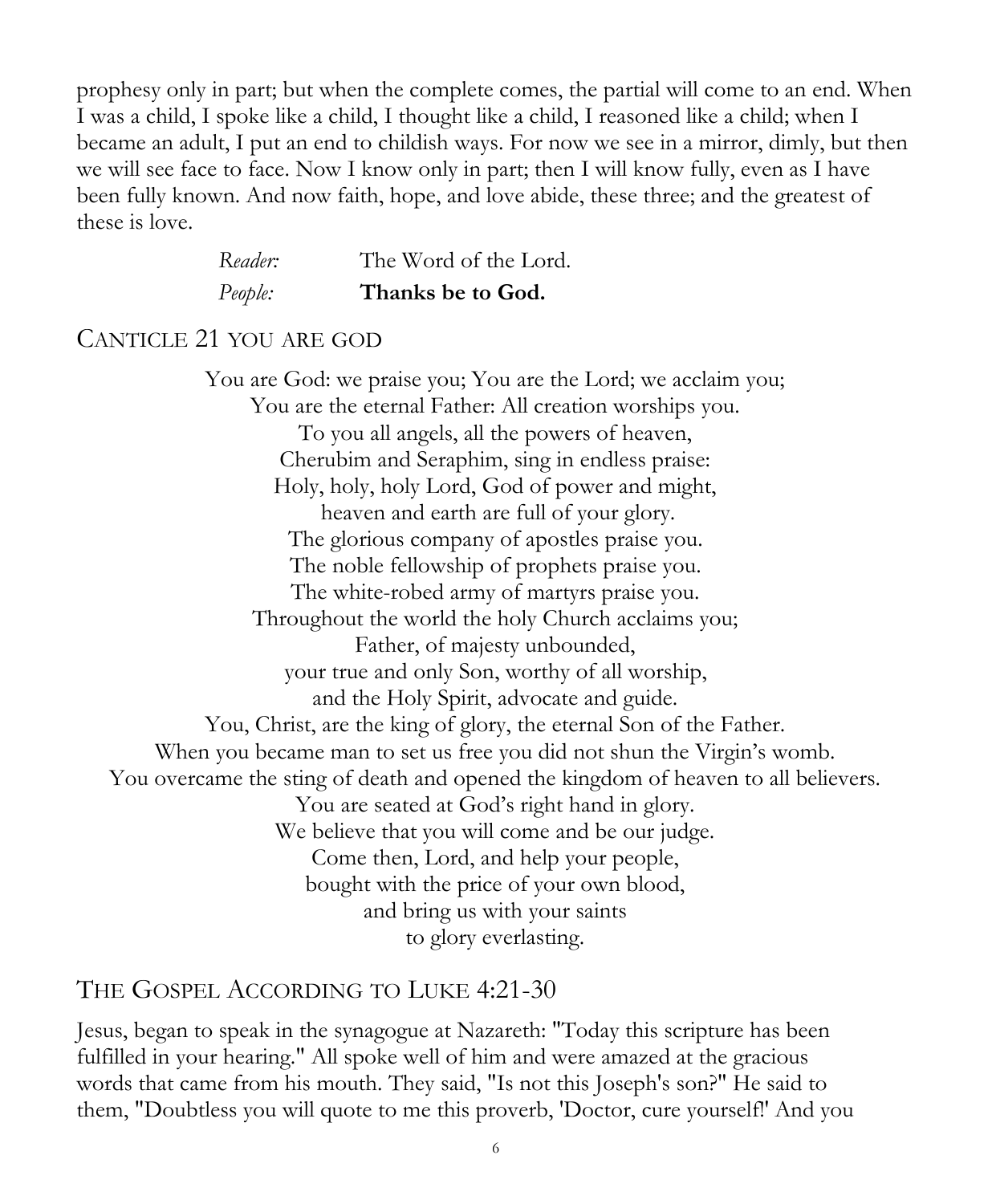will say, 'Do here also in your hometown the things that we have heard you did at Capernaum.'" And he said, "Truly I tell you, no prophet is accepted in the prophet's hometown. But the truth is, there were many widows in Israel in the time of Elijah, when the heaven was shut up three years and six months, and there was a severe famine over all the land; yet Elijah was sent to none of them except to a widow at Zarephath in Sidon. There were also many lepers in Israel in the time of the prophet Elisha, and none of them was cleansed except Naaman the Syrian." When they heard this, all in the synagogue were filled with rage. They got up, drove him out of the town, and led him to the brow of the hill on which their town was built, so that they might hurl him off the cliff. But he passed through the midst of them and went on his way.

| Deacon: | The Gospel of our Lord.    |
|---------|----------------------------|
| People: | Praise to you Lord Christ. |

*Please be seated for:*

THE SERMON The Rev. Mary B. Gregorius

*Please stand as you are able and say:*

#### THE APOSTLES' CREED

**I believe in God, the Father almighty, creator of heaven and earth;**

**I believe in Jesus Christ, God's only Son, our Lord. He was conceived by the power of the Holy Spirit and born of the Virgin Mary. He suffered under Pontius Pilate, was crucified, died, and was buried. He descended to the dead. On the third day he rose again. He ascended into heaven, and is seated at the right hand of the Father. He will come again to judge the living and the dead.**

**I believe in the Holy Spirit, the holy catholic Church, the communion of saints, the forgiveness of sins, the resurrection of the body, and the life everlasting. Amen.**

#### THE PRAYERS

| Officiant: | The Lord be with you. |
|------------|-----------------------|
| People:    | And also with you.    |
| Officiant: | Let us pray.          |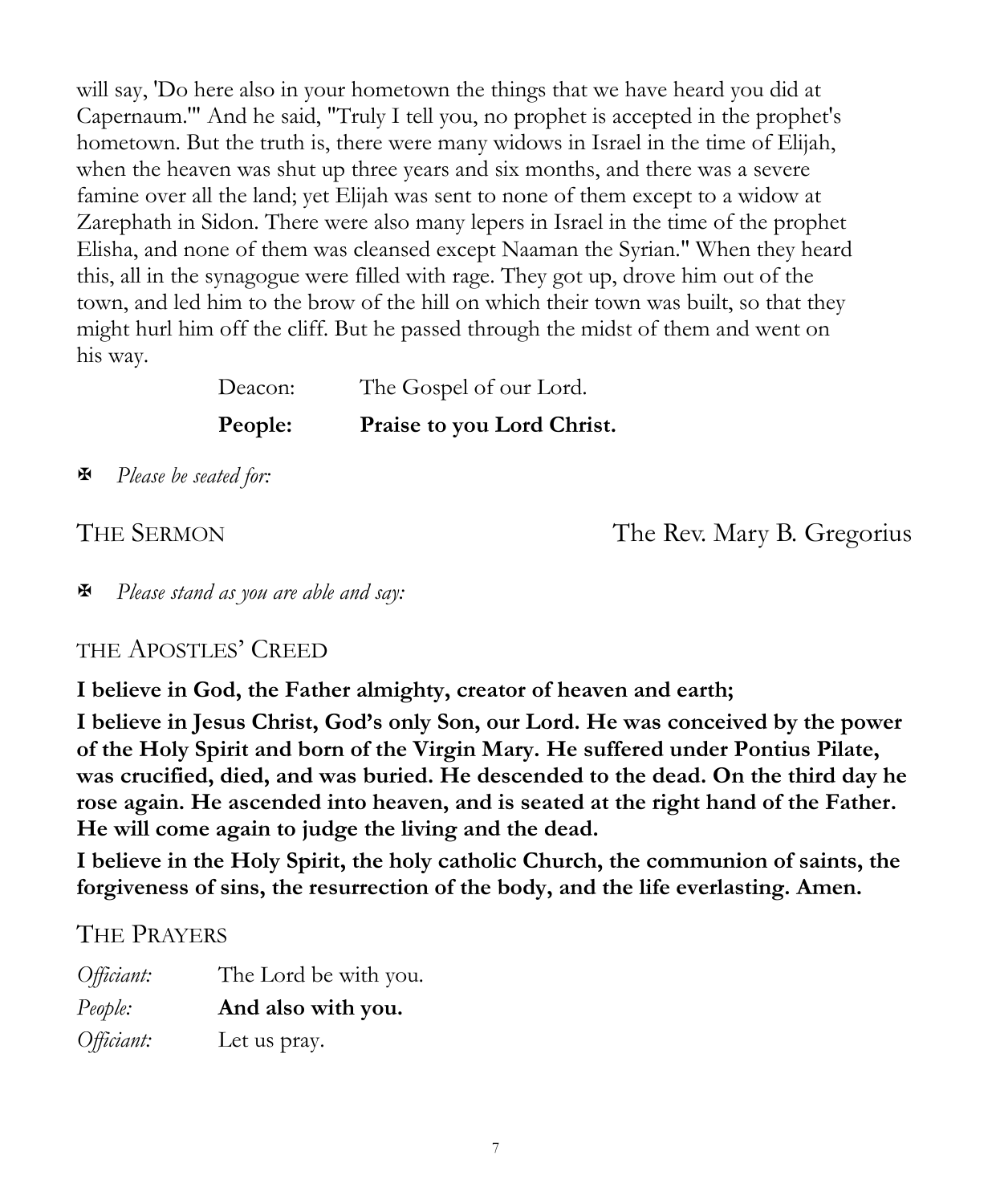#### *Officiant and People*

**Our Father, who art in heaven, hallowed be thy Name, thy kingdom come, thy will be done, on earth as it is in heaven. Give us this day our daily bread. And forgive us our trespasses, as we forgive those who trespass against us. And lead us not into temptation, but deliver us from evil. For thine is the kingdom, and the power, and the glory, for ever and ever. Amen.**

#### **SUFFRAGES**

- V. Help us, O God our Savior;
- **R. Deliver us and forgive us our sins.**
- V. Look upon your congregation.
- **R. Give to your people the blessing of peace.**
- V. Declare your glory among the nations;
- **R. And your wonders among all peoples.**
- V. Do not let the oppressed be shamed and turned away;
- **R. Never forget the lives of your poor.**
- V. Continue your loving-kindness to those who know you;
- **R. And your favor to those who are true of heart.**
- V. Satisfy us by your loving-kindness in the morning;
- **R. So shall we rejoice and be glad all the days of our life.**

### THE COLLECT OF THE DAY

Almighty and everlasting God, you govern all things both in heaven and on earth: Mercifully hear the supplications of your people, and in our time grant us your peace; through Jesus Christ our Lord, who lives and reigns with you and the Holy Spirit, one God, for ever and ever. **Amen**.

### A COLLECT FOR SUNDAYS

O God, you make us glad with the weekly remembrance of the glorious resurrection of your Son our Lord: Give us this day such blessing through our worship of you, that the week to come may be spent in your favor; through Jesus Christ our Lord. **Amen**.

### A PRAYER FOR MISSION

Lord Jesus Christ, you stretched out your arms of love on the hard wood of the cross that everyone might come within the reach of your saving embrace: So clothe us in your Spirit that we, reaching forth our hands in love, may bring those who do not know you to the knowledge and love of you; for the honor of your Name. **Amen**.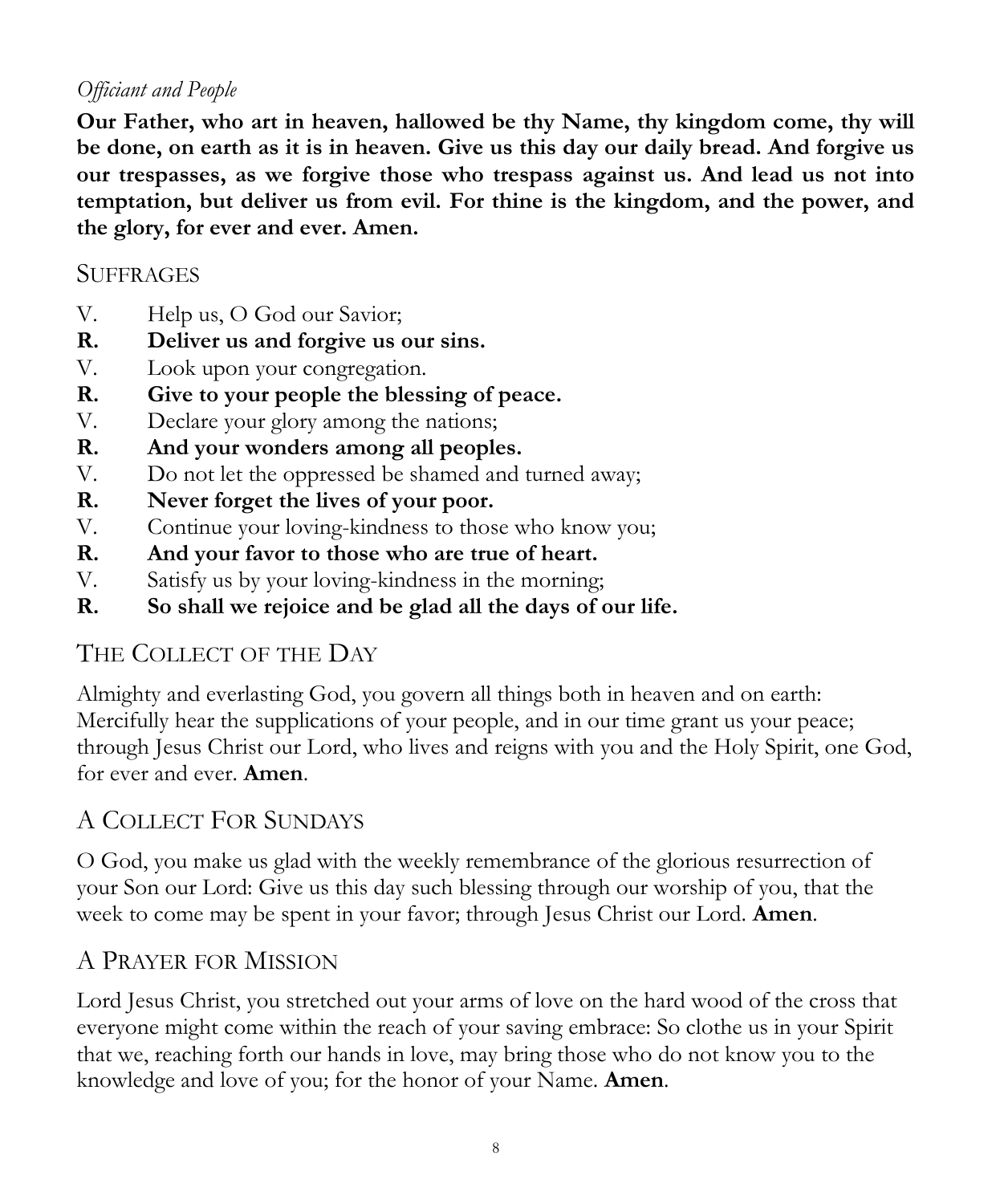#### PRAYER LIST

We pray for all those suffering with COVID-19.

We pray for those who are in the hospital or home recuperating, especially: **Susan** Matsen, **Tom** Acheson, **Frederic, Peter, Bob** Gowen, **Yumi, Ronald** Garvey, **Max, Anne, Cathy, Barbara, Howard** Flemming, **Hudson** Beauregard; **Ellie** Ruvo, **Rosemary** Recine, **Robert** Lynch, **Joe** Smith, and **Angela** Carrozzo

We pray for those who are homebound: **Esmerilda** Hastings, **Margaret** Vaccaro, **Lee** Williams, **Dorothy** Dushin, **Roberta** Darrigrand; **Jim, Marge, Carolyn** Damiano, **Deanna** Ammirato , and **Bill & Dorothy** D'Amato.

We pray for those for whom our prayers are asked, especially: **Liz & Jeff** Daniele, **Andrew**  Tom**, Rebecca, Vince** Servio, **Sarah** Paruolo, **Annaliese** Haag, **Gerald, Marilyn** Griffin, **Paul** Ruvo, **Helene, Jason**, **Peter, Hannelore, Marina** Brandt, **Linda** Hill, **Carol** White, **Steven** Schubert, **Paul** Seltzer, **Jeff** and The Rt. Rev **Andrew** St. John

We pray for those who have died, especially the over 5.5 million world wide and 850,000 in this country who have died from COVID-19

We pray for those in our hearts whom we now name, either silently or aloud.

*Please stand as you are able and join in singing:*

**HYMN** #530 **VS** 1, 4 & 5 "Spread O spread thou mighty word!"

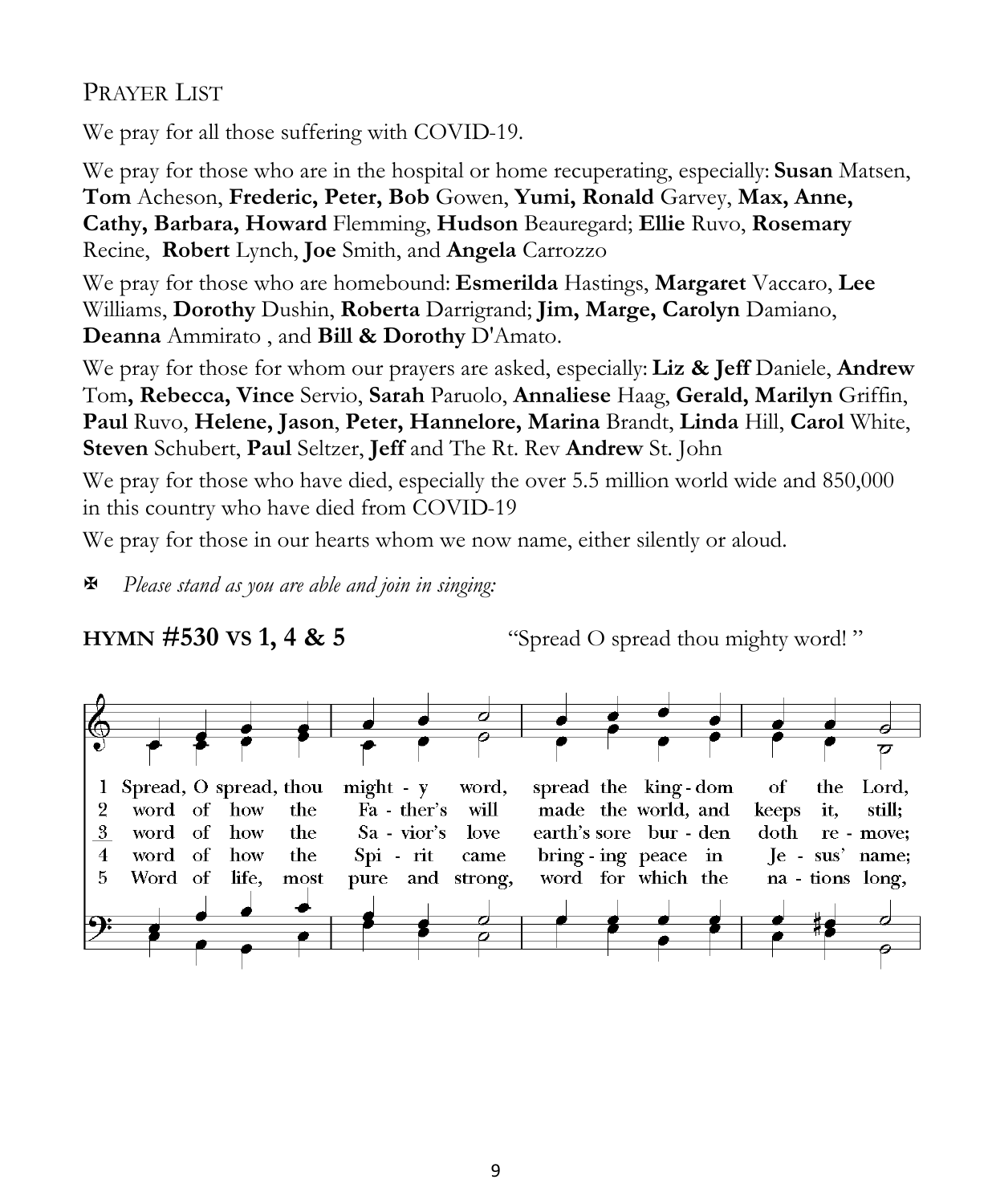

Words: Jonathan Friedrich Bahnmaier (1774-1841); tr. Arthur William Farlander (1898-1952) and Charles Winfred Douglas (1867-1944), alt. St. 4, F. Bland Tucker (1895-1984) Copyright @ The Church Pension Fund. All rights reserved. Used with permission. Music: Gott sei Dank, melody from Geistreiches Gesangbuch, 1704; adapt. and harm. William Henry Havergal (1793-1870)

### A GENERAL THANKSGIVING

Almighty God, Father of all mercies, we your unworthy servants give you humble thanks for all your goodness and loving-kindness to us and to all whom you have made. We bless you for our creation, preservation, and all the blessings of this life; but above all for your immeasurable love in the redemption of the world by our Lord Jesus Christ; for the means of grace, and for the hope of glory. And, we pray, give us such an awareness of your mercies, that with truly thankful hearts we may show forth your praise, not only with our lips, but in our lives, by giving up our selves to your service, and by walking before you in holiness and righteousness all our days; through Jesus Christ our Lord, to whom, with you and the Holy Spirit, be honor and glory throughout all ages. **Amen**.

#### DISMISSAL

#### *Deacon:* Let us bless the Lord! *People:* **Thanks be to God!**

The Glory to God whose power, working in us, can do infinitely more than we can ask or imagine: Glory to him from generation to generation in the Church, and in Christ Jesus for ever and ever. **Amen.**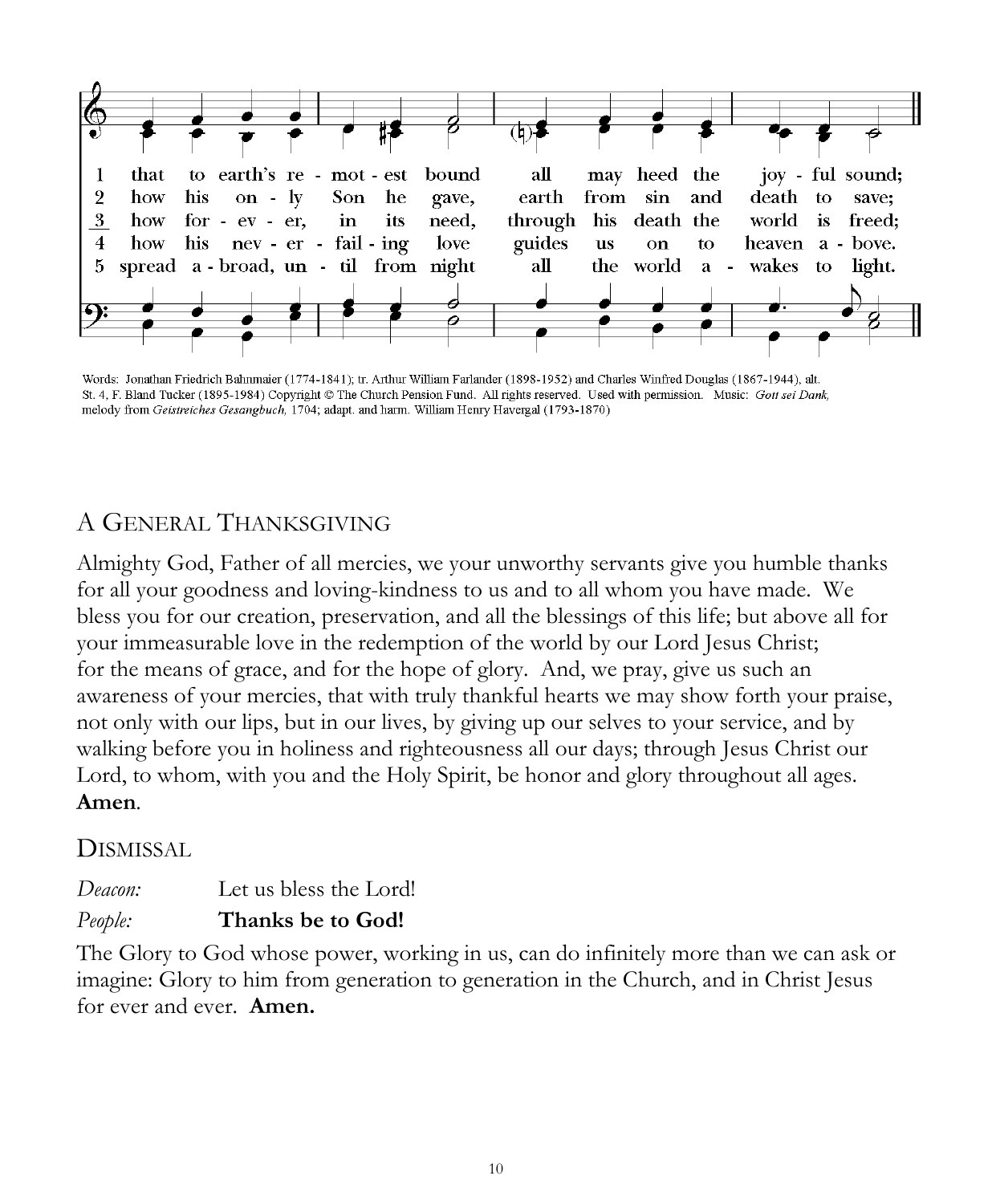#### **ANNOUNCEMENTS**

**SAVE THE DATE ANNUAL MEETING:** The annual meeting will be next Sunday February 6th after church. It will be hybrid so you may attend in person or via zoom. More information to come.

The **THRIFT SHOP:** The thrift shop will open again on Saturdays from 10:00-2:00 starting Saturday Feb 5. Come and see what is new. Volunteers can sign up using the Sign Up Genius. [Follow this link.](https://www.signupgenius.com/go/20F0C4BABAA2DA1FC1-stjohns)

**SUPPORT DEACON LYNN IN THE CROP WALK:** On Sunday Feb. 27th.Deacon Lynn will walk to end hunger one step at a time. Please consider supporting her with a donation which she will match! Donations can be made by through St. Johns and by emailing Deacon Lynn at [lynn.werdal@gmail.com](mailto:lynn.werdal@gmail.com)

**CONFIRMATION CLASS:** our next class is on February 8th at 5:45PM. Please contact Mother Mary+ for more information

**ONLINE SUNDAY SCHOOL IS BACK:** Be sure to see St. John's On-line Sunday School lessons on our **website** Contact Mother Mary+ if you are interested in becoming one of our storytellers

**TUESDAY MORNING PRAYER 8:00AM** Please consider beginning your day in prayer together**.** ZOOM link in TW@SJ or [click here.](https://us02web.zoom.us/j/84705903160) Meeting ID 847 0590 3160

**THURSDAY BIBLE STUDY**: **11:00AM**; Please consider joining us on zoom. Link in TW@SJ or [click here.](https://us02web.zoom.us/j/981708897?pwd=YmlVWDgzZGxOWm9aRUZNUFMrckxnZz09) Meeting ID 981708897